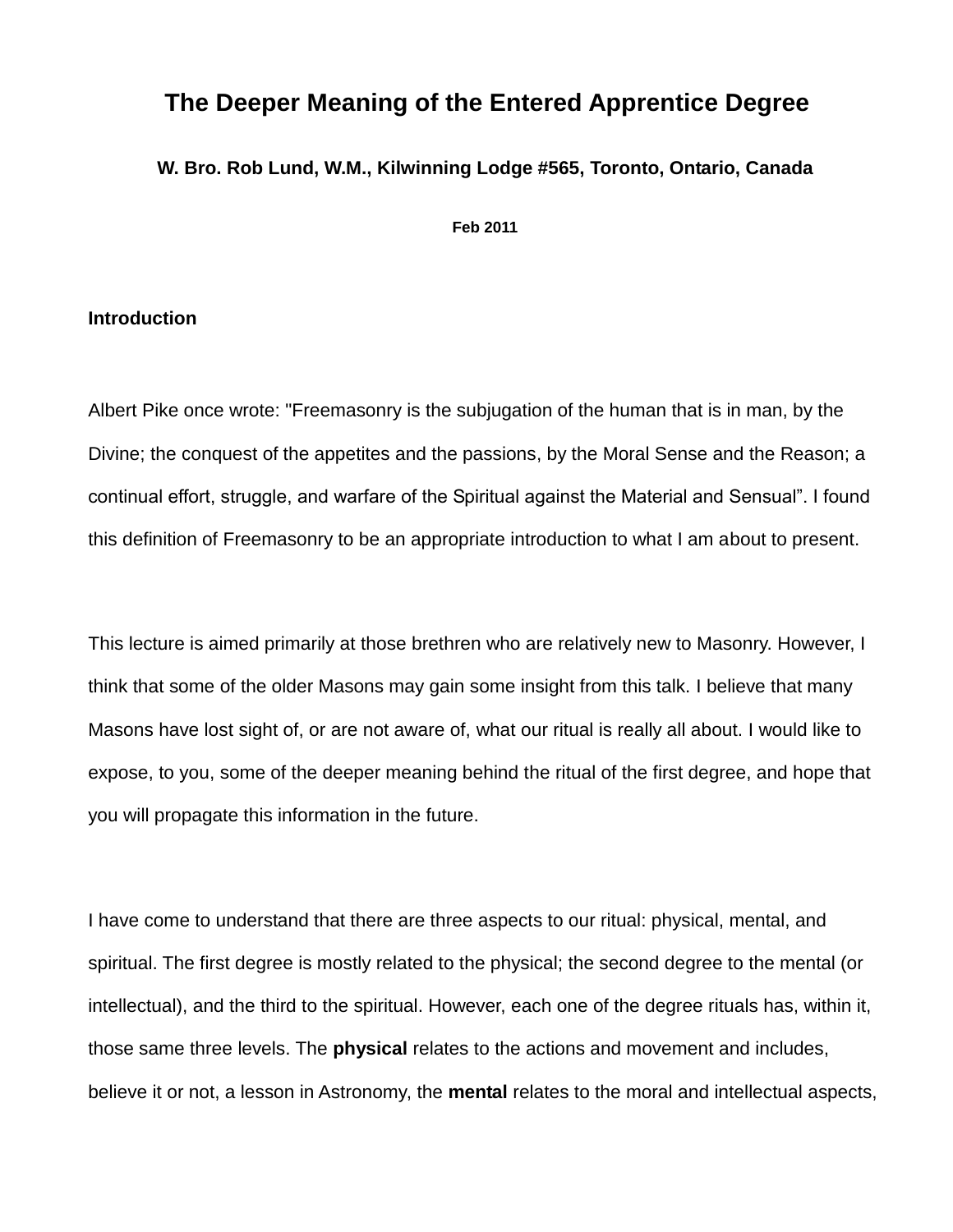and the **spiritual** is what I'm about to explain.

First, I must explain that there is no *official* view regarding this deeper aspect of our ritual. Grand Lodge cannot provide you with any standard book that contains these explanations (in fact, few Grand Lodge publications refer to the deeper, more esoteric, side of Masonry). Therefore, there are a few different interpretations that you may come across. It doesn't matter - choose whatever is more meaningful to *you*.

Next, I must put forward some arguments that provide evidence that there *is* a deeper meaning. Our ritual tells us that there is. At your initiation, you were announced at the door of the lodge as "a poor candidate, in a state of darkness, humbly soliciting to be admitted to the *mysteries* and privileges of Ancient Freemasonry".

I will remind you that, during the examination before passing to the second degree, you were asked: "What is Freemasonry?". The answer you were to give is: "A beautiful system of morality, veiled in allegory and illustrated by symbols". Brethren, in this statement are the first clues that there *is* something that is hidden. Let's examine this statement further.

A "System of **Morality**......" - Are the rituals of Masonry there merely for the purpose of teaching morals? Temperance, Prudence, Justice, Charity, Brotherly Love. Was Masonry instituted to teach these *elementary* virtues? Well, as you well know, those who are "fit and proper people to be made Masons" must be "Just and upright men ...... and **strict morals**". So, ask yourself if Masonry was meant to teach morals to the *already* moral?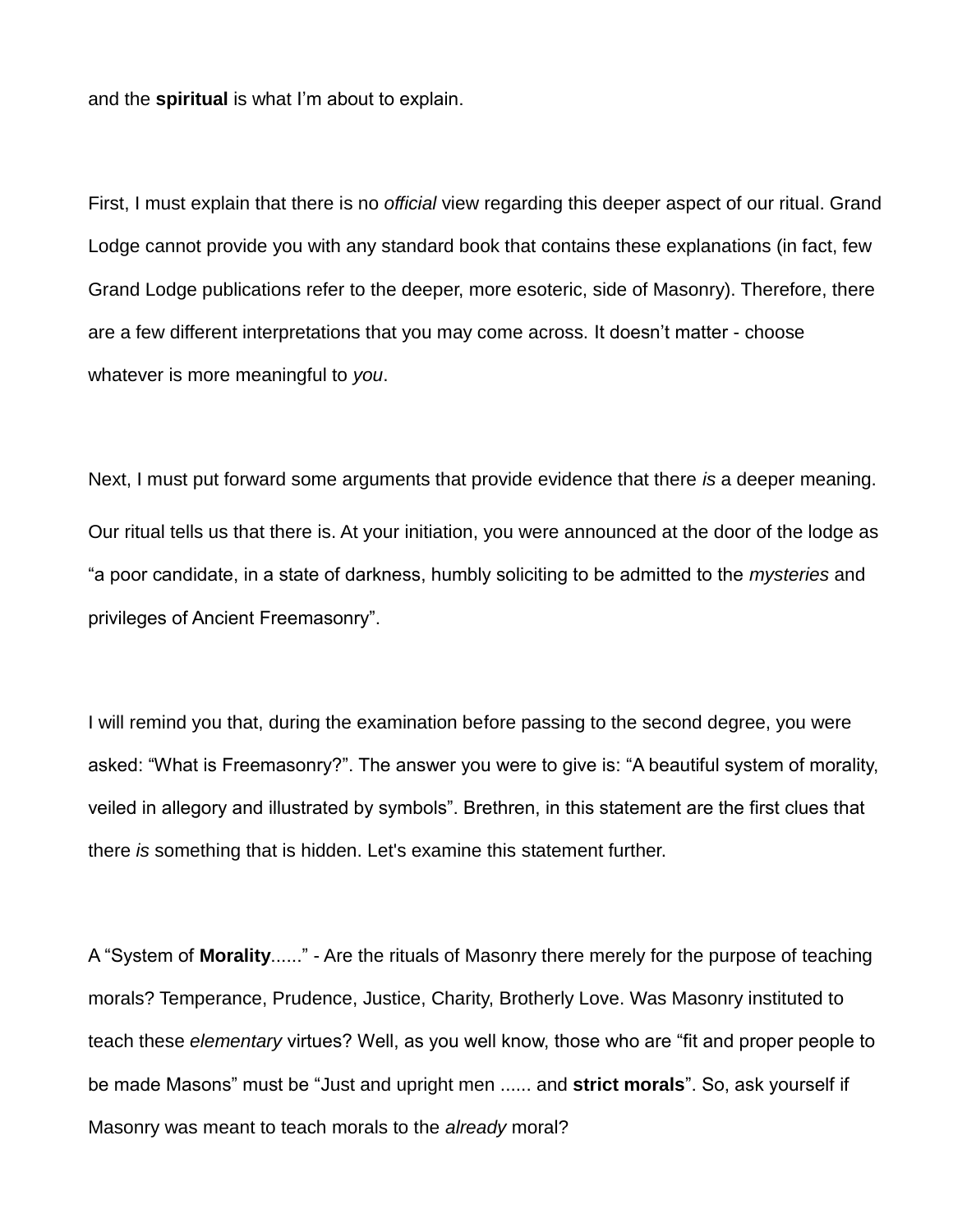"**Veiled** in allegory and illustrated by symbols..." – "**veiled**" means "hidden or covered", and here is the first clue that there is something hidden; "**allegory**" means "a story that has a *deeper* or more general meaning *in addition to its surface meaning*", and this is another clue; a **symbol** is "something used for or regarded as *representing something else*", yet another clue. As you can see, this statement of the definition of Masonry refers to something hidden. This is not a *subtle* hint, it is virtually slapping you in the face for attention.

*What* is it that is veiled? The Junior Warden's Tracing Board lecture begins "The usages and customs of Masonry have ever *corresponded* with those of the *Egyptian Philosophers*, to which they bear a *near affinity*. The *Pythagorean System* seems to have been established on a *similar* plan". Here is another statement that hints that there is something hidden *and* that our ritual incorporates *ancient mysteries*.

*This* points to the *real* secret of Masonry: that our ritual hides deeper, more esoteric, *spiritual* lessons, based on various *ancient mysteries and teachings* that have been taught throughout the ages, in different forms.

These mysteries can not be written or taught, and are of use only to those who seek the light, through contemplation, understanding, and assimilation. It does not matter what religion you may follow, if any, as these mysteries apply to all. The candidate, if he is to benefit by the light to which the Craft leads, must be prepared to keep his mind open, and *seek* those mysteries. We'll return to this point later.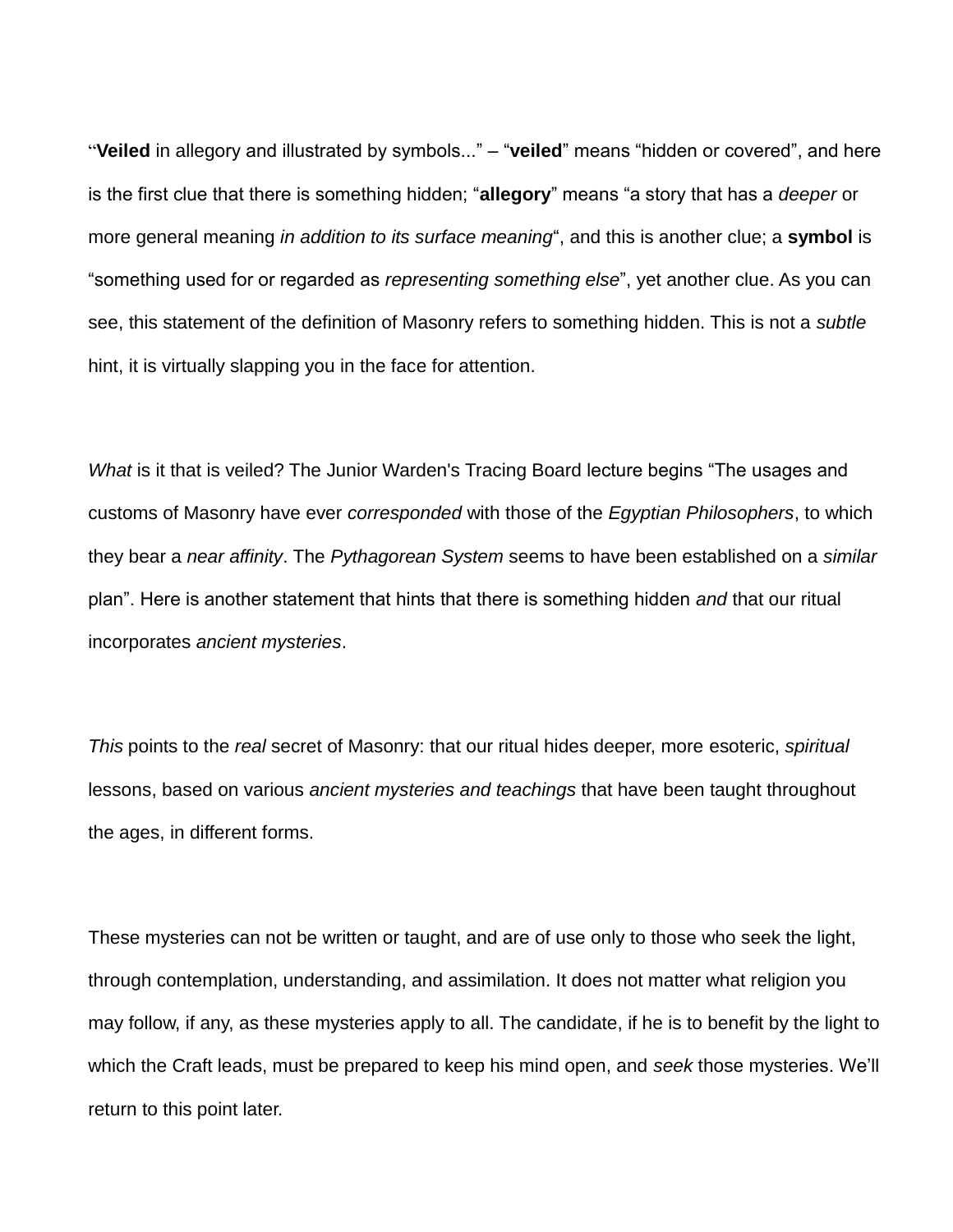The sources of our Initiation Ceremony, while based, perhaps, on old Operative ceremonies, are a blend of various streams of influence, usually called the "Secret Doctrine", which is common to all the Ancient Mysteries and Initiation systems from the dawn of history. These are combined with elements from more recent systems, such as Hermeticism, the Hebrew Cabala, Rosicrucianism, Muslim Sufism, Christian Mysticism, Buddhism, and others, drawing symbols from *all* of them.

Researching these, and there are many books regarding them, it becomes clear that all these sources have been promoters of the *same* Mysteries, and that they proclaim the same truths. Many of them *also* have rituals with layered meanings and many correspond to *our* Degrees. I encourage you to do your own further research to verify this for yourselves.

# **The Ritual**

Our quest in life is generally a "darkened" one, a "hoodwinked" fumbling about for something more meaningful but we don't know what, until we eventually realize that we are wasting our energies on *futile* acts, and that there just may be something higher, and better, worth hunting for. This is what brings many men to Freemasonry.

It is these two conditions that are reproduced in the two parts of our First Degree Ceremony: one of groping ignorantly in the dark for the Truth behind our earthly existence; and one of seeking it intelligently, with the opened eyes of the Initiate.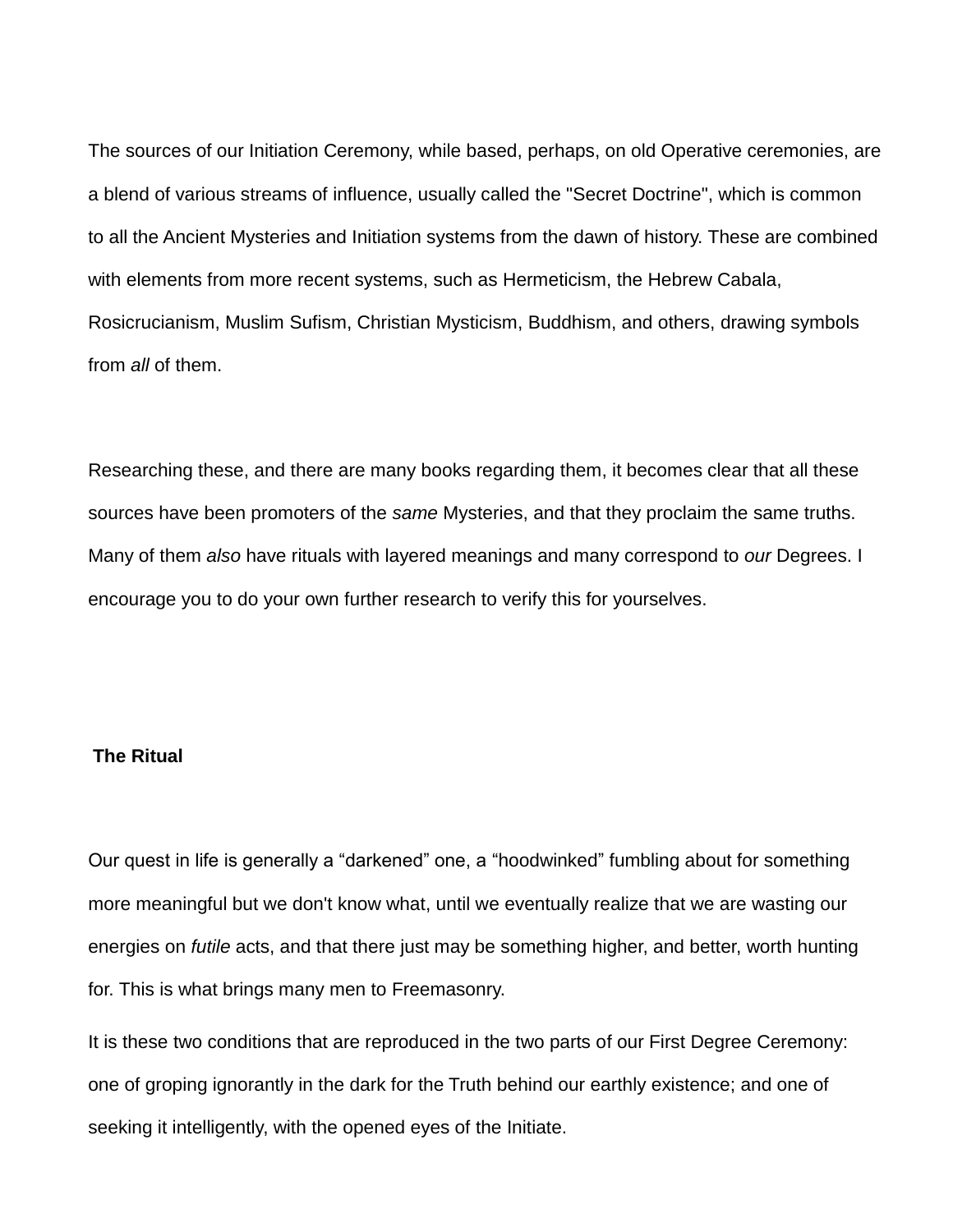Freemasonry requires that every Candidate for Initiation comes "properly prepared". Every ancient and modern Initiation system has required it, and the preparation required in more advanced secret Orders was, and still is, of an extremely intensive nature. Fortunately, ours is not so.

The First Degree is made up of fourteen distinct acts, in two series of seven each: the first seven are in a State of Darkness; the second seven in a State of Light; *corresponding* to the Ancient Mysteries. Seven is a special number in Masonry, but I won't go into that in this lecture.

It is *very* important to understand that the **Lodge** referred to throughout our rituals, is a symbol of our own individual *being*, and if we interpret our rituals in the light of this fact, we shall find that it reveals an entirely new aspect of the *purpose* of our Craft. It provides a blueprint which can be used to build our own spiritual temple within. I will now proceed to explain some of the ritual of the EA Degree in light of this view.

#### **Outside The Door Of The Lodge**

Outside the door of the lodge, the candidate's disrobing, prior to the Ceremony, is symbolic of the mental unclothing required of him. Thereafter, to be taken wherever he is led, and to do whatever he is told, is symbolic of the meekness and docility with which his *mind* should follow *Truth* wherever it may lead, even into apparently perilous places, and among concepts not recognized by the standards and ideas of the outside world.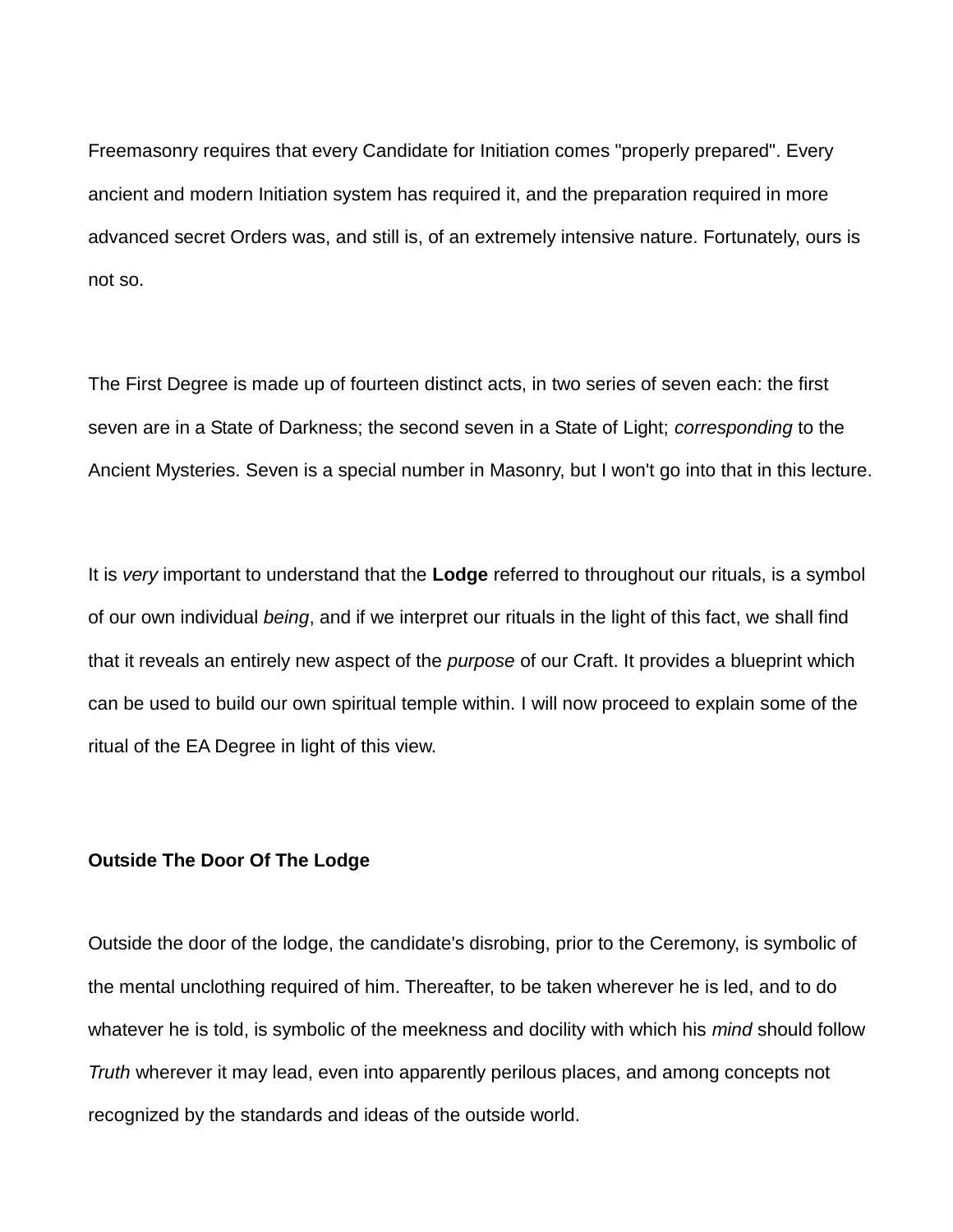From "a convenient room", the Candidate is led to the door of the Lodge, which is tyled, seeking admission. This symbolizes that he "meets with opposition", and cannot gain admission without his guide. In other words, on turning from the world without to the world within, his first discovery is to find his way blocked by the door of the Lodge. In some Lodges outside of Canada, the candidate himself must provide the three knocks. This is much more meaningful, as it symbolizes the candidate seeking admission.

**The door of the Lodge** symbolizes an obstructive element (within himself). The Candidate is to recognize that any opposition to his own spiritual advancement must be overcome by some help and guidance. The habitual thought-processes, prejudices, and preconceived ideas become obstructions to the perception of things of the world within. We erect and "tyle" our own door, and block our own light, and eventually, on seeking to turn to the Light, find ourselves confronted by darkness and opposition of our *own* creation.

Furthermore, he cannot enter without permission from the Master. The Master represents his Master-Principle, and we'll touch again on that later.

# **Within The Lodge**

After the candidate is admitted to the lodge, on his knees, he is queried as to where he places his trust in circumstances of "**difficulty and danger"**. What *are* the difficulties and dangers he is about to be exposed to? A Candidate for Initiation into the secrets and mysteries of his *own being* should possess a stable **faith** of purpose ...... otherwise, grave risks of failure exist for an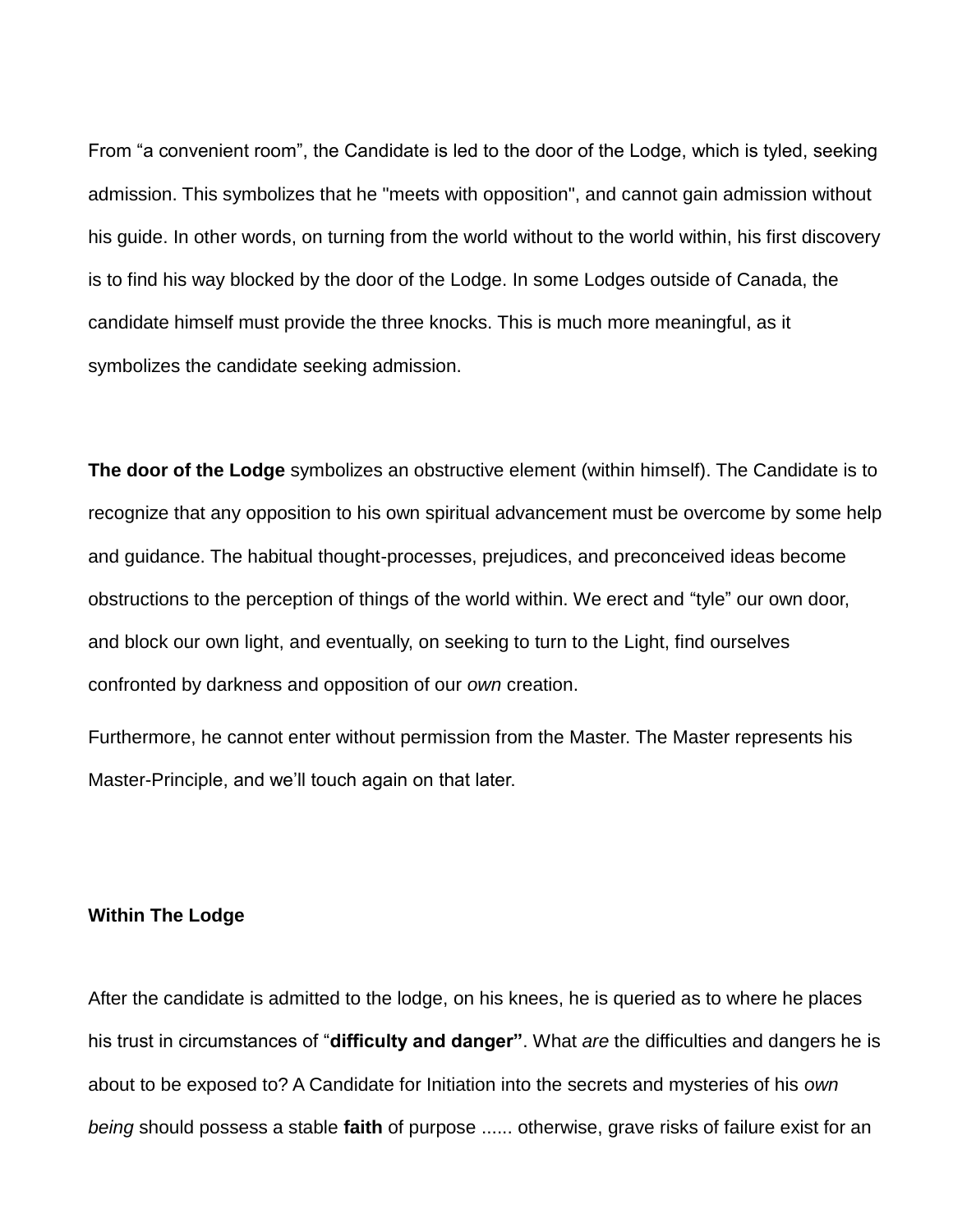unfit person to "rashly run forward" towards experiences for which he is unsuited and *unprepared*.

The Candidate then **rises**, to a higher state of awareness, and is told to follow his "guide", representing his *inner guide*, or "that still small voice", on which he can truly rely, "with firm but humble confidence".

## **Perambulation**

The journey **round the Lodge** is a symbolic representation of the Candidate's *own life journeys* in the world outside, prior to his Initiation into the world *within*.

Though still in a state of darkness, he is not alone. He has, with him, an enlightened **guide**. The significance being, as I have already stated, that every traveller through life has, within himself, his own *invisible guide*.

In the course of his symbolic journey he is led to each **Warden**, in turn, with a repetition of the knocks previously given at the door of the Lodge. These represent more obstacles. But now he not only overcomes his own self-created opposition, but awakens, and stimulates into activity, *other* aspects of himself (his psyche and intellect), represented, at this point, by the Wardens (we will deal more with what the Wardens represent, a little later).

After both Wardens (psyche and intellect), have assured themselves of the Candidate's fitness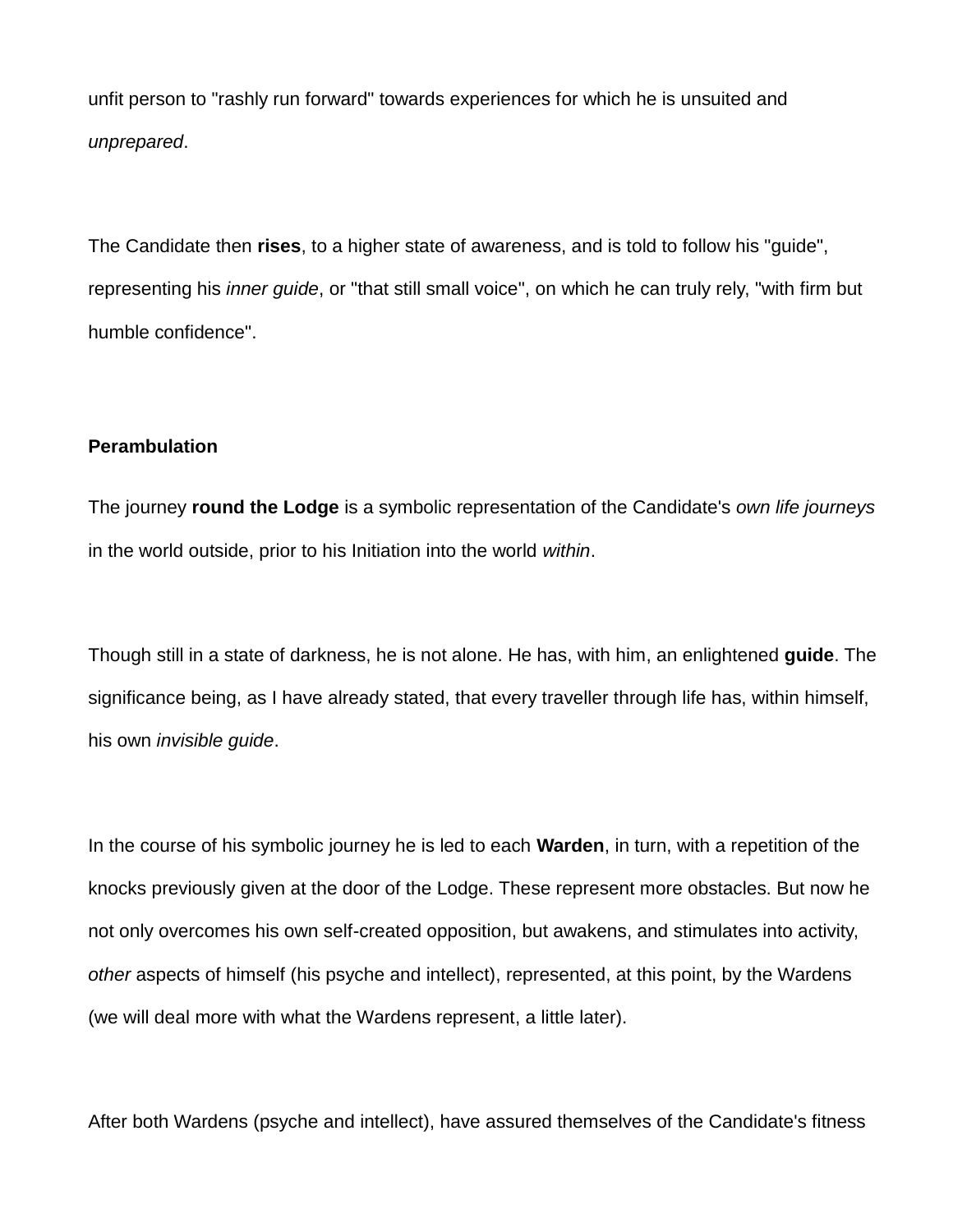for advancement to the East, he is so certified, and **presented to the Master** (master-principle) for Initiation. But, before the Master accepts him, the Candidate is required to affirm three things:

- 1. That he **seeks the Light voluntarily**, for its own sake, and from no unworthy or material motive.
- 2. That his objectives in seeking it are: **knowledge** for himself; and a desire to make himself, in possession of that knowledge, of **more extensive service** to humanity. This means that the enlightenment of Initiation is not to be for his private benefit only; it must become of importance for the general good.
- 3. That he will **persevere** in the path about to be disclosed to him; which means perseverance throughout his daily life with all that the Ceremony really represents.

The Candidate has now completed his journeying around the Lodge, which symbolizes his darkened wanderings since his birth in this world (the "West"). During his life, he has passed blindly (though never without unseen guidance) through places and experiences: sometimes of darkness (the "North"); sometimes of more or less enlightenment (the "South", "West", and "East"); yet entirely ignorant of where he was going, or what the purpose of his life was, or whether at a given moment he was near to, or far from, its true goal. These ignorant wanderings, at last, come to an end, and the moment comes when he heads definitely away from the West, and guided toward the East, as a "candidate **properly prepared** to be made a Mason".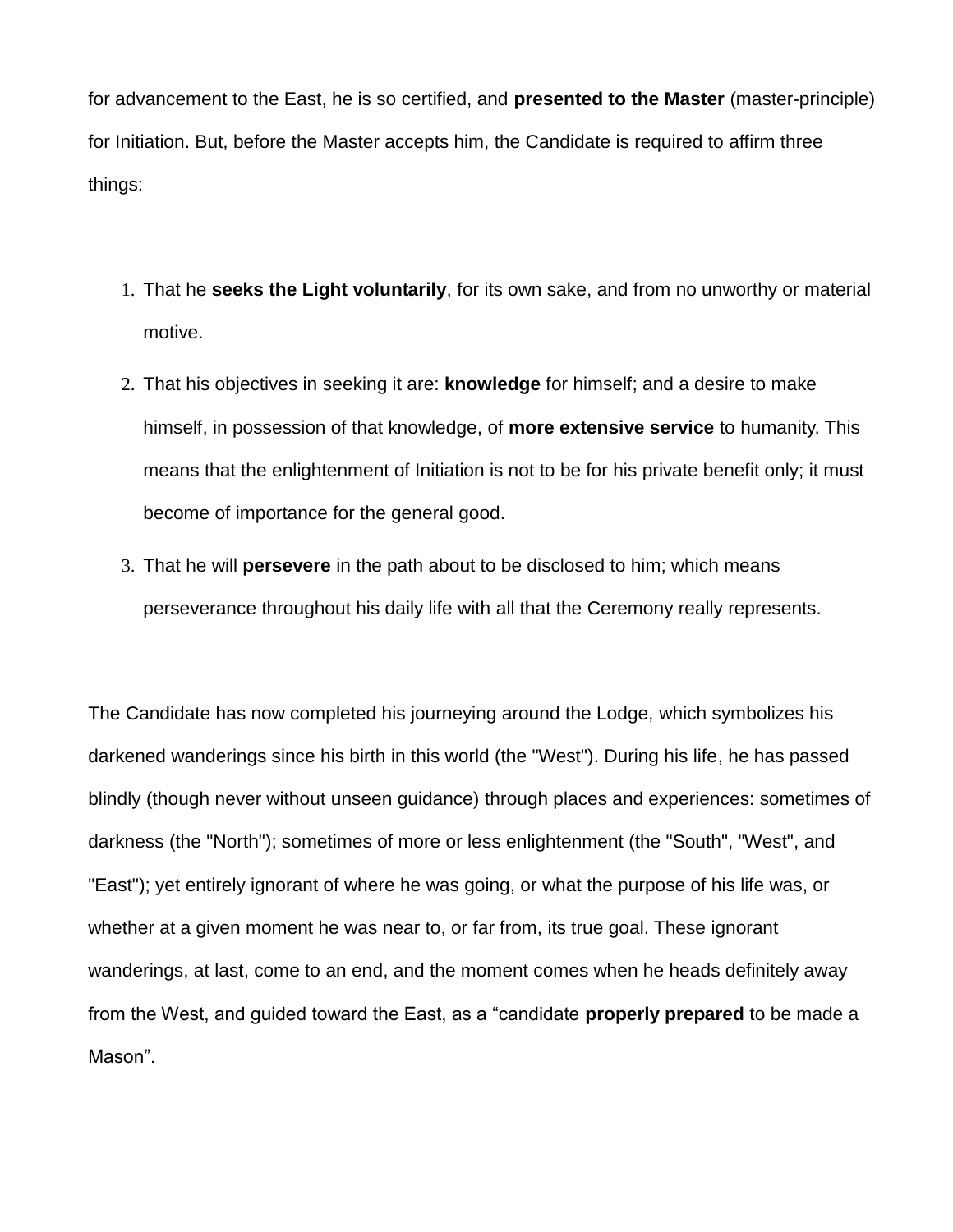#### **The Obligation**

Traditionally, the Mysteries, and all secret Orders, require a **vow of silence and secrecy** from the Candidate, before Initiation, and entrustment with any secret information. The reasons for secrecy, and for being **solemnly obligated** to it, are much deeper than the need for silence about the formal secrets of the Order.

You should be aware that silence and secrecy are imposed more in interest of the individual himself, than in the Fraternity (which would hardly suffer from any indiscretion). Experience will teach him, later on, the deep personal value of silence, and the peril of premature and unwise speech: a peril pointed to in the penalty of the Obligation (and what it represents).

#### **The Restoration to Light**

After the Obligation, the Candidate is reminded that, for a considerable time, he has "been in a **state of darkness"**. This does not merely allude to the few minutes during which the Candidate has been hoodwinked for symbolic reasons. Remember that the whole ceremony is allegory, that it dramatizes, in a way, "the entry of all men upon this their mortal existence"; and that the whole of that existence has, until now, been spent in a state of darkness, and will remain so until the *spiritual consciousness* is regained, which we call "Light". The Master's command, "Let there be Light", therefore implies: let there be a *heightening of consciousness* in that which has, until now, been unconscious.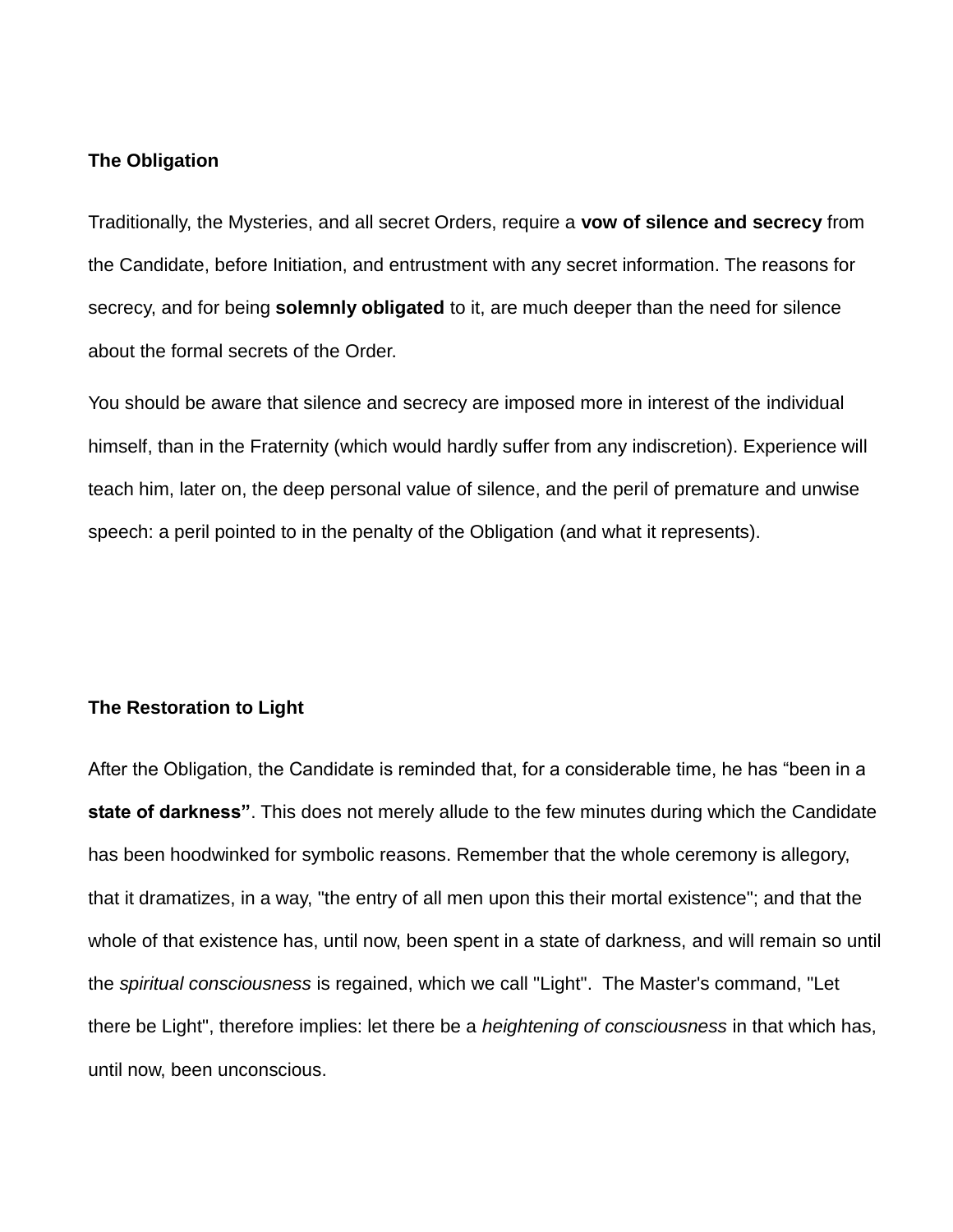The **clap of hands**, which all the Brethren engage in at the moment of restoration to light, is the outward expression of the Lodge's co-operation with the Master, in a startling way, in bringing the Candidate from darkness to light. To the Candidate himself, it should mean the sound of the breaking of his inward bonds, resulting in upliftment and sudden vision, which enables him to realize: "Whereas before I was blind, now I see!"

When a child is born into this world, it requires a considerable time before its consciousness becomes adjusted to its new environment, and its vision focused. Time and practice are required before it can accustom itself, and its eyesight, to its surroundings. Similarly, with spiritual rebirth, one passes into a state of awareness of something having happened in oneself of an illuminating nature. One cannot tell *oneself*, let alone others, what it is; one just knows that there has been a shifting of one's focus of consciousness from a lower to a higher level, a feeling of the start of much deeper understanding for the future.

# **The Lights of Masonry**

The **Three Great, though emblematic, Lights** consist of the Volume of the Sacred Law, the Square, and the Compasses. The Three Great Lights are the most important symbols in Masonry.

The **V.S.L.** has a deeper significance. It is the *visible* emblem of the invisible *Cosmic Law*, through which the Creator is manifested in the Universe. It represents the Creator, whose "law" is the basis for everything in existence, as taught in the Secret Doctrine.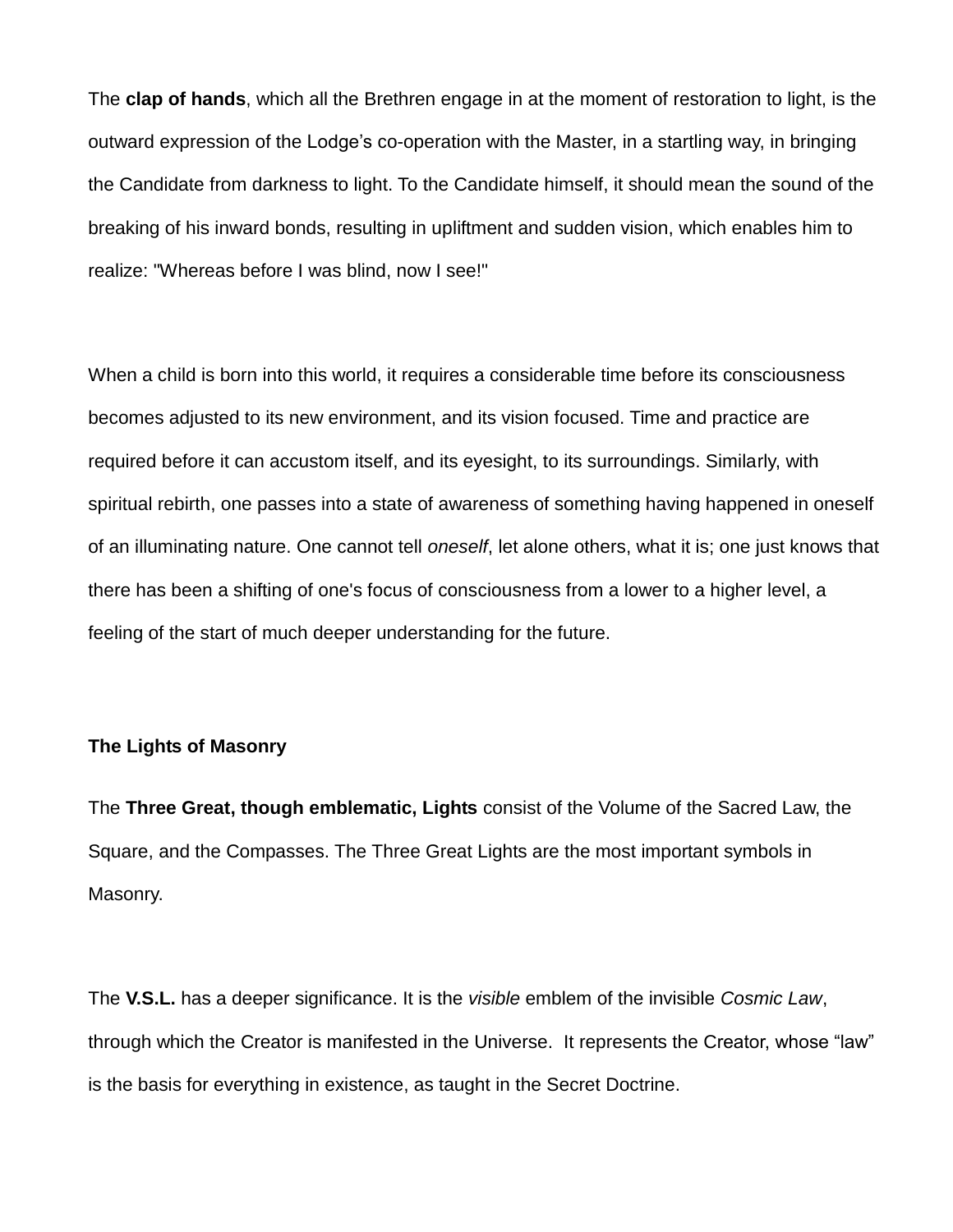The **Compasses**, resting upon the V.S.L., represent the *Cosmic (or Divine) Principle* issuing from the Creator into manifestation, both cosmically and in the individual.

The **Square**, although opposite to, and inextricably conjoined with, the Compasses, represents cosmic *matter*, in which the Divine Principle takes form.

[Cosmic Law, Cosmic or Divine Principle, and Cosmic Matter]

In conjunction, the Three Great Lights reveal the *Cosmic Purpose*: of Spirit and Matter working in unison, and according to Cosmic Law, to construct a perfect Universe, occupied by beings seeking perfection, as described in the Secret Doctrine.

The points of the Compasses, being concealed beneath the Square, in this degree, imply that the candidate's *spirit* is, at that time, *overlain*, and prevented from full function by the tendencies of his *material* body. If man is to become perfected and rise to the full possibilities of his being, his spiritual principle must not remain subordinate to the flesh and its tendencies, but gain ascendancy over them.

**The Three Lesser Lights** directly correspond to the three Great Lights. The **Sun** symbolizes our *spiritual consciousness*, the **Moon** is a symbol for our *intellectual faculties*, and the **Master** represents our *will-power,* or, the *Master Principle* in ourselves. They are meant to indicate to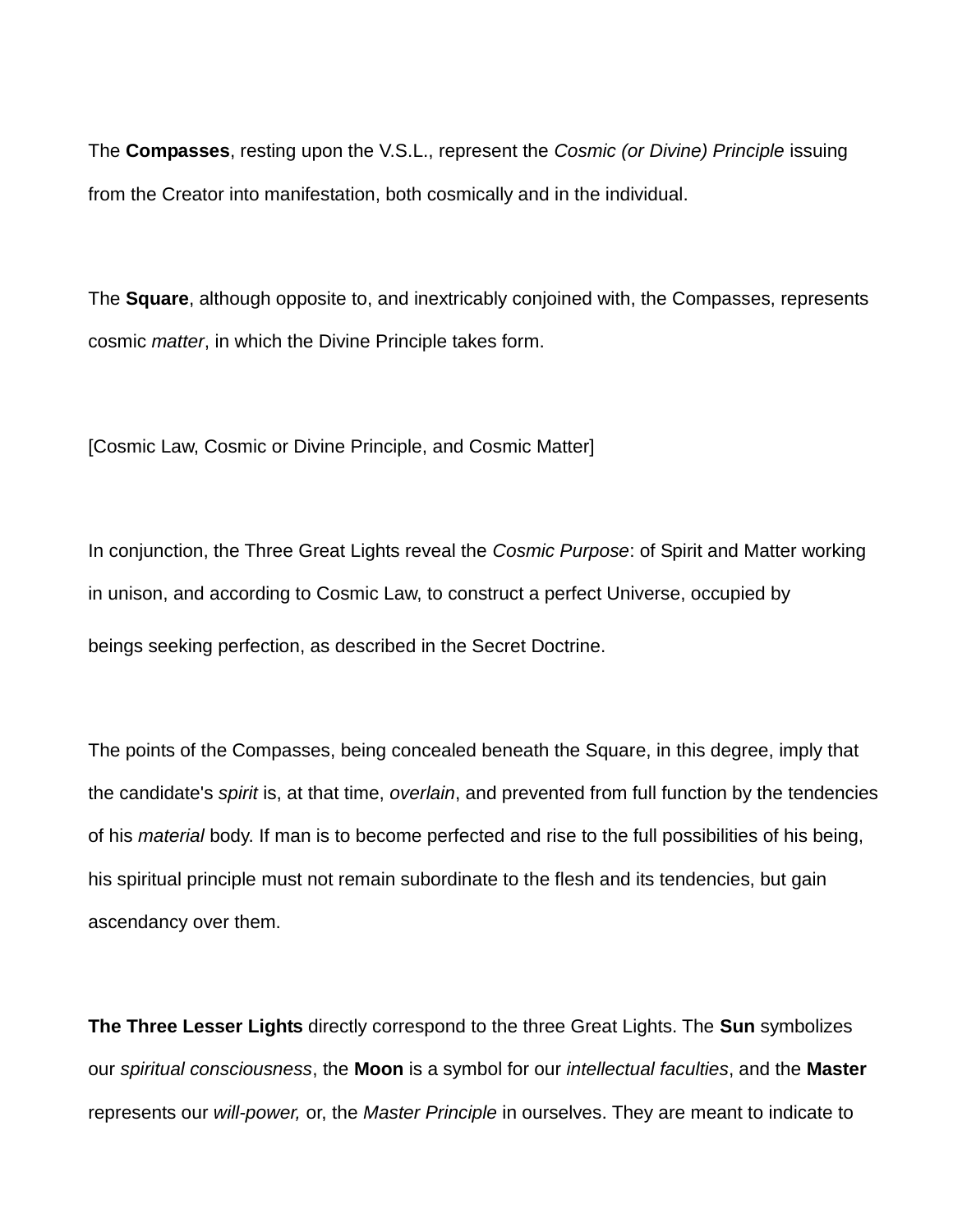the Candidate that the three great Cosmic Principles underlying the Universe, are present in *himself*. *This is a very important point!* The Universe is the Macrocosm, he himself is the Microcosm and, in *him* reside three "lights", enabling him to co-operate in working towards a perfect Universe.

# **The Secrets**

Before the Candidate is entrusted with the "secrets" of the Degree, he is told of certain dangers which he has already passed. He is shown the sword and the cabletow.

The **sword** is a symbol of certain *spiritual* perils, mentioned before, of a person *rashly embarking* upon the path of spiritual experience for which he is unsuited and *unprepared*.

The **cabletow** represents the *spiritual suicide* from retreating from that path, once one's eyes have been opened to it. It also represents the umbilical cord, with the Candidate having been "born" into the light.

The "**secrets**" of this Degree are explained as consisting of certain signs, tokens and words. These, of course, are figurative emblems of them. It is what they *signify* that constitutes the secrets, and *that* significance is left for the Candidate to meditate upon, and assimilate into personal practice. Only that way will he really learn them, and begin to understand why they are called "secrets". They can never be *orally* communicated, except in symbolic form. Just as a successful businessman can never convey the "secret" of his success to someone who has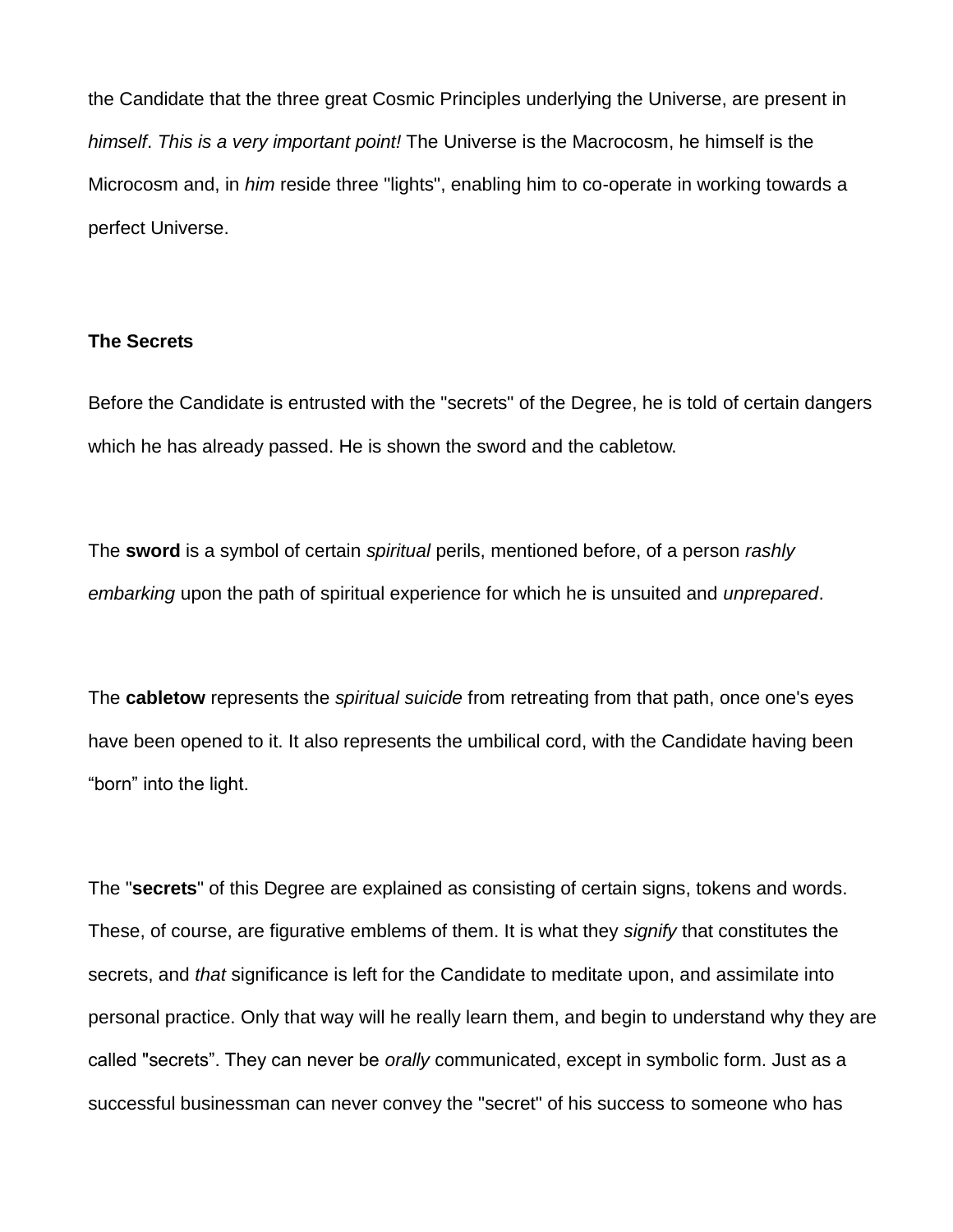himself not practised it, so the secrets of Masonic progress are learned only by those who actually *live* them. They are *clues* to spiritual progress rather than confidential communications of secret information.

The **sign** of this degree should be understood as being, not physical, but *mystical*. Its meaning is that the violation of the Obligation will result in a disconnect between the head (or mind) and the spirit, and then the cosmic truths can not be understood.

When in our first Degree, you *salute* the Worshipful Master, remember that that gesture signifies the homage you should pay to what is worshipful in *yourself*, namely, your own Master-principle, the Divine Essence in yourself, for the Master of a Lodge symbolically personifies that Masterprinciple.

Apprenticeship in the Mysteries, and in early Masonry, was seven years, due to the fact that the First Degree of spiritual and Masonic life is one of purification of body and mind, in preparation for the attainment of Light. The unpurified can never reach that Light except through purification, and the elimination of everything in him that clouds his vision, and coarsens his nature. This takes time.

The "**Word**" given to the Candidate, which denotes "Strength", refers to the strength or energy with which the Candidate should pursue his work of self-perfecting, *and* the strength obtained from pursuing that spiritual path.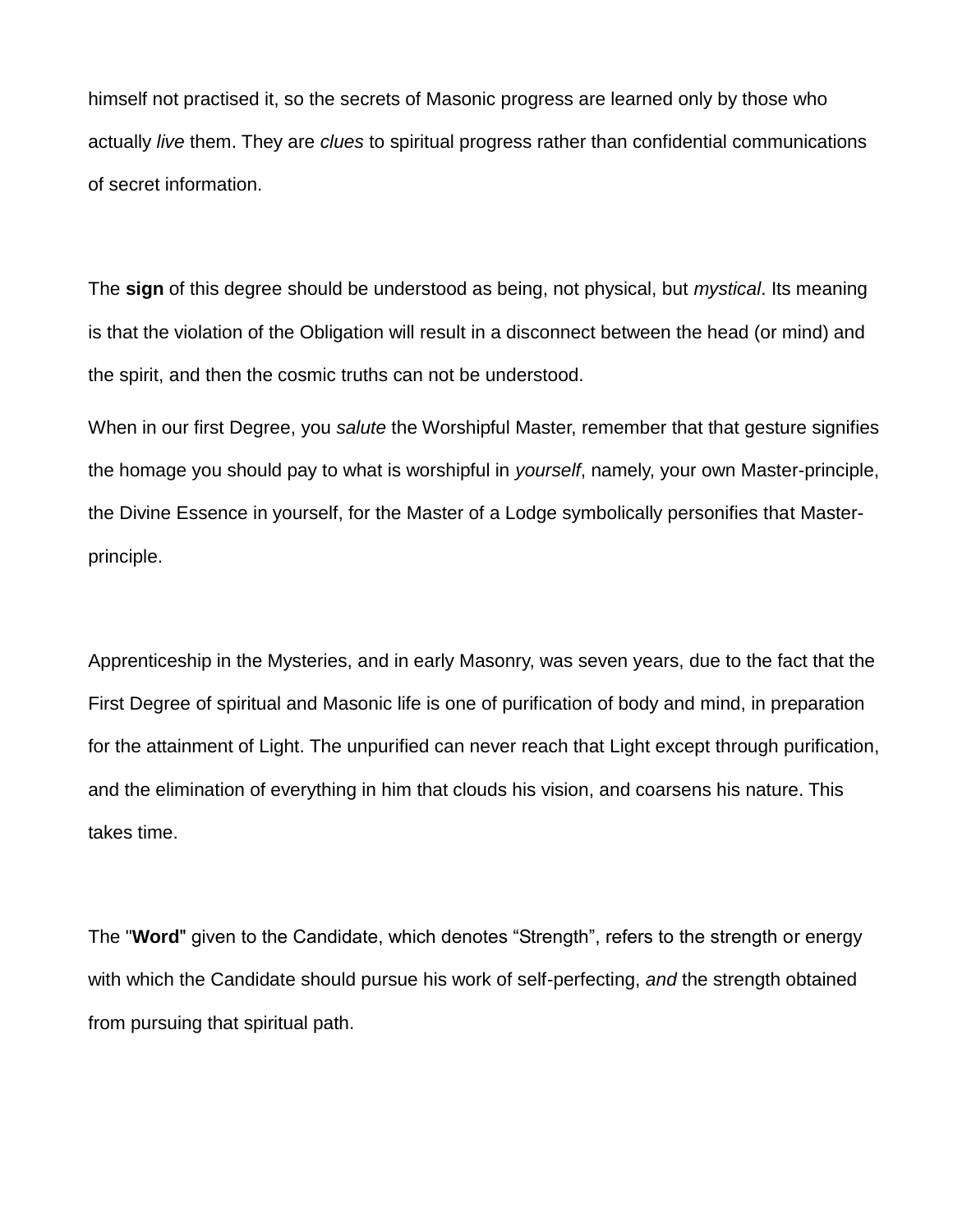#### **The Apron**

The Candidate is invested with the Apron, which is one of the most important and comprehensive of our symbols.

Its **shape** is that of a triangle superimposed upon a rectangle. The **triangle** is the primitive and universal emblem of what is *Spiritual*, while the **rectangle** is that of what is *Material* and, since human nature is a compound of both, the Apron is a figure of man himself. And because the triangle and rectangle are among the most ancient ideographs in the world, the Apron is truly described as being "a badge older than that of any other Order in existence."

We should think of the triangular flap as a sign of the presence, in ourselves, of the *Divine Essence*: an Essence which comprises all the attributes of Divinity: all knowledge; all power; all wisdom, strength and beauty.

The Apron is also of white lambskin; an emblem of purity. It represents the purification required in order to progress on the spiritual path.

There is *more* symbolism in the Apron, but you can have fun researching that yourself.

# **The North East Angle**

The N.E. corner has great symbolic significance. It is the meeting place of darkness and light (the sun rises in the East, travels across the sky in the south, leaving the north always in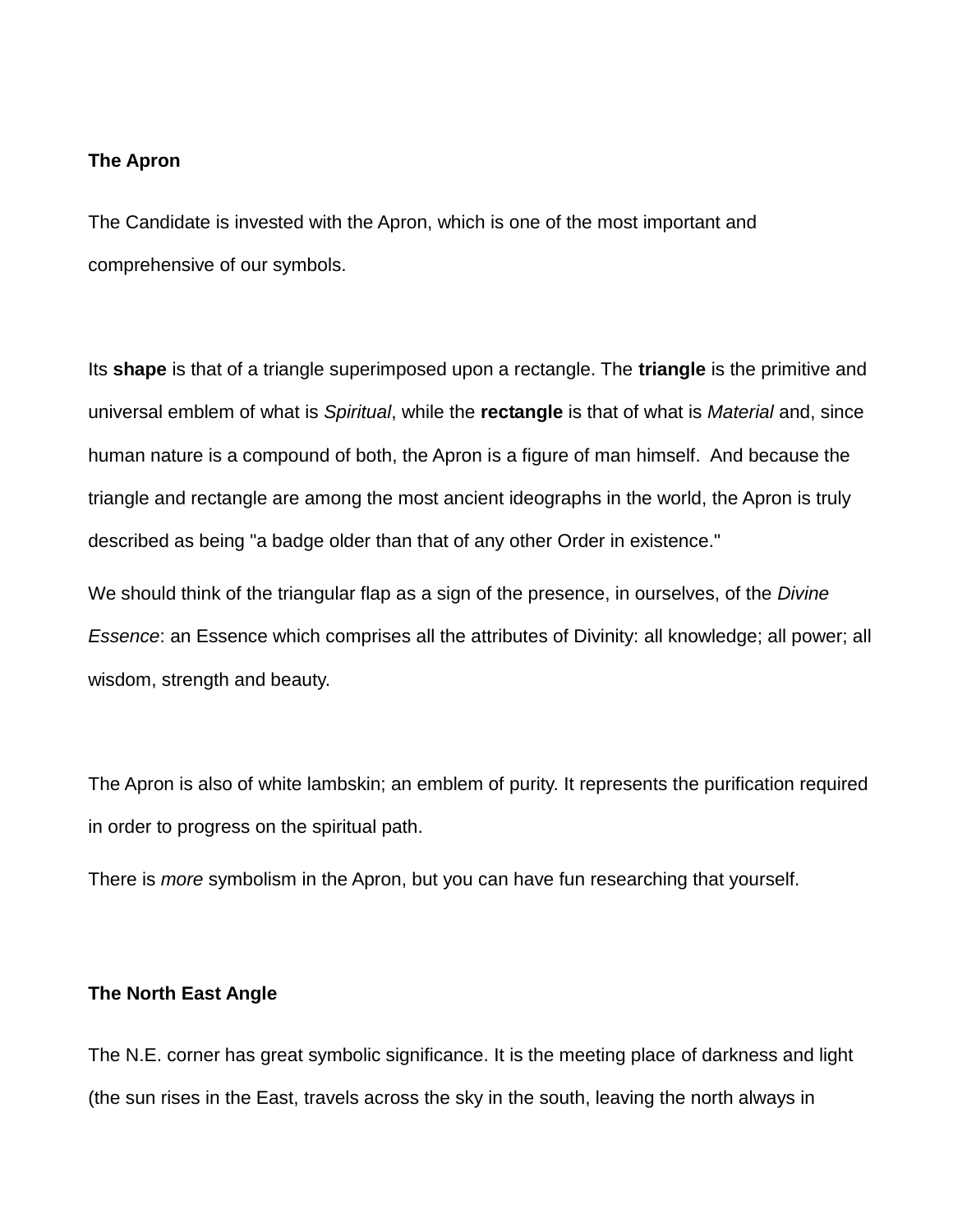shadow). The **N.E. angle** represents the Candidate's own condition. Standing at this point, he can, at will, advance further East, to the Light, or relapse into darkness in the North; it rests with him as to which direction his life will take. He is to regard himself as a "foundation-stone," and the material for raising thereon a "super-structure." This expression means something more than just character-building: it refers to building, within himself, a *spiritual Temple*.

An important subject in the N.E. corner is the awakening of the duty of **Charity**, which is, of course, *more* than donations of money to the financially distressed. The "Charity" spoken about here is also that of giving from the heart, and *universal compassion* for all living creatures. The Candidate is to learn that charity is the foundation stone of a higher life, and may be practised at different levels, the highest of which is the pouring out of charitable, *compassionate love* to all beings.

#### **Tracing Board Lecture**

Remember that the *real* Lodge referred to throughout our rituals, is *our own being*.

The "**form of the Lodge**," is the way in which human nature has been composed and constituted: the length, breadth, height and depth of man's own *being*. His *body* and his *spirit* are "**holy ground**", upon which he should build the *altar* of his own *spiritual life*.

The **West** side of the lodge represents the *rational mind* – material-oriented common sense.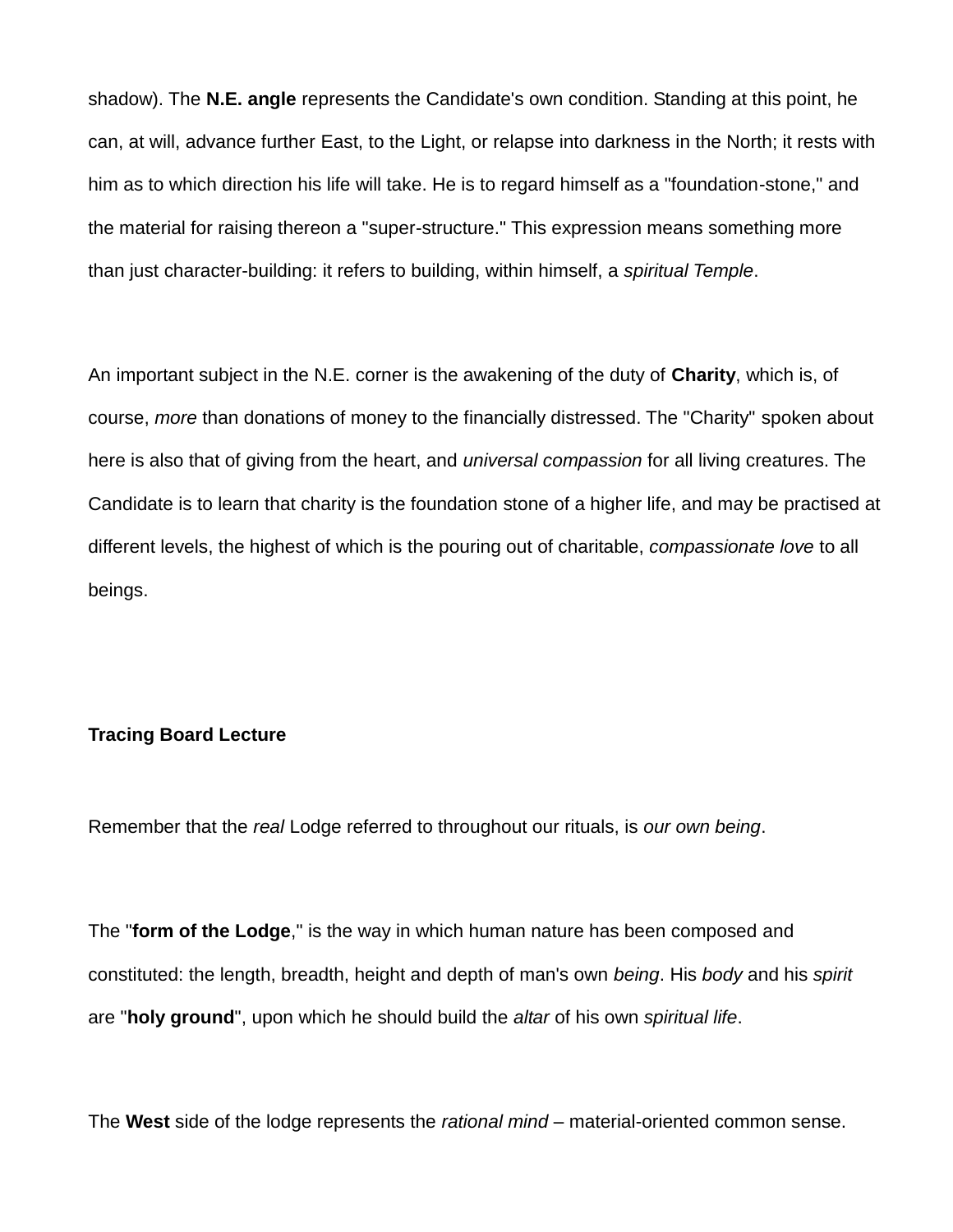The **East** side represents man's *spirituality*, which is initially under-developed and seldom active.

The **South**, being midway between West and East, is where rational understanding and spiritual intuition meet, and where *intellectuality* can attain its "meridian".

The **North** is the *physical sense*, the lowest perception, a place of darkness and ignorance.

The **depth** of the Lodge ("from the surface of the earth to its centre") refers to the difference in depth between the *superficial* consciousness of our earthly mentality, and the *divine degree* of consciousness resident at man's spiritual **centre**.

The **height** of the Lodge ("even as high as the heavens") implies that the range of consciousness possible to us, when we have developed our potentialities to the full, is *infinite*.

The Lodge is "supported by **three great pillars**, Wisdom, Strength and Beauty". **Wisdom** is gained by an increase of *perceptive* faculty and understanding, gaining mental **strength** and confidence, and developing grace of character and conduct and an inner **beauty** of spirit.

The **covering** of a lodge, a celestial canopy of diverse colours, represents man's *ethereal* nature.

The candidate will discern that there is a mystical "**ladder** of many rounds or staves", i.e., that there are numerous *paths,* or methods, by which men can move towards to the *spiritual Light*, and of the three principal ones, the "greatest of these", the one "that comprehends them all", is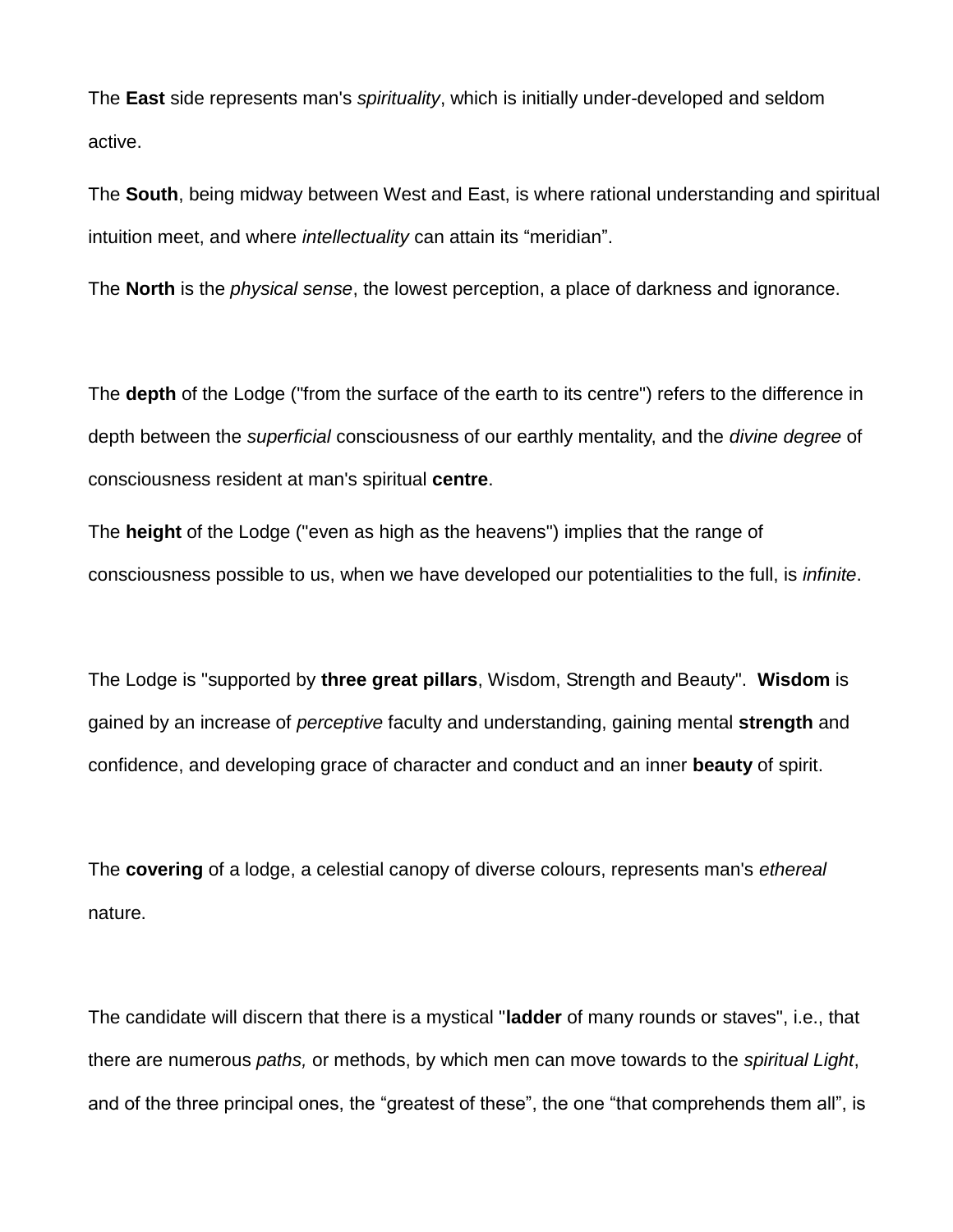*charitable Love*, and the Mason who reaches the summit is on the path to *divine consciousness*.

The black and white **chequered floor** of the Lodge denotes the dual quality of everything connected with life, and the physical groundwork of *human nature*. Everything material is characterized by inextricably blended opposites: good and evil, light and shade, joy and sorrow, positive and negative. Our experience of the *dualism* of these opposites continues for us, and creates tension, until such time as we are ready for advancement: when we cease to perceive them as opposites, and are realized as a *unity* (one cannot exist without the other), and a *transcendental peace* is achieved, which is symbolized by the **indented border**. This duality is a fundamental Buddhist philosophy to help the achievement of inner peace. A very apt symbol for this is the Yin/Yang.  $\bullet$ 

# **Opening the Lodge, and the Officers**

The seven Officers - three principal, three assistant, and the Tyler, represent *seven* aspects of *consciousness*, mentally and spiritually interactive, and coordinated into a unity, constituting a "just and perfect Lodge".

The knock of the **Master**'s gavel to call the lodge to attention, and the repeat of those knocks by the Wardens, represents the Master-Principle calling you to attend to, and control your own actions (i.e. the **Psyche**, represented by the **Senior Warden**), and to keep down the impulses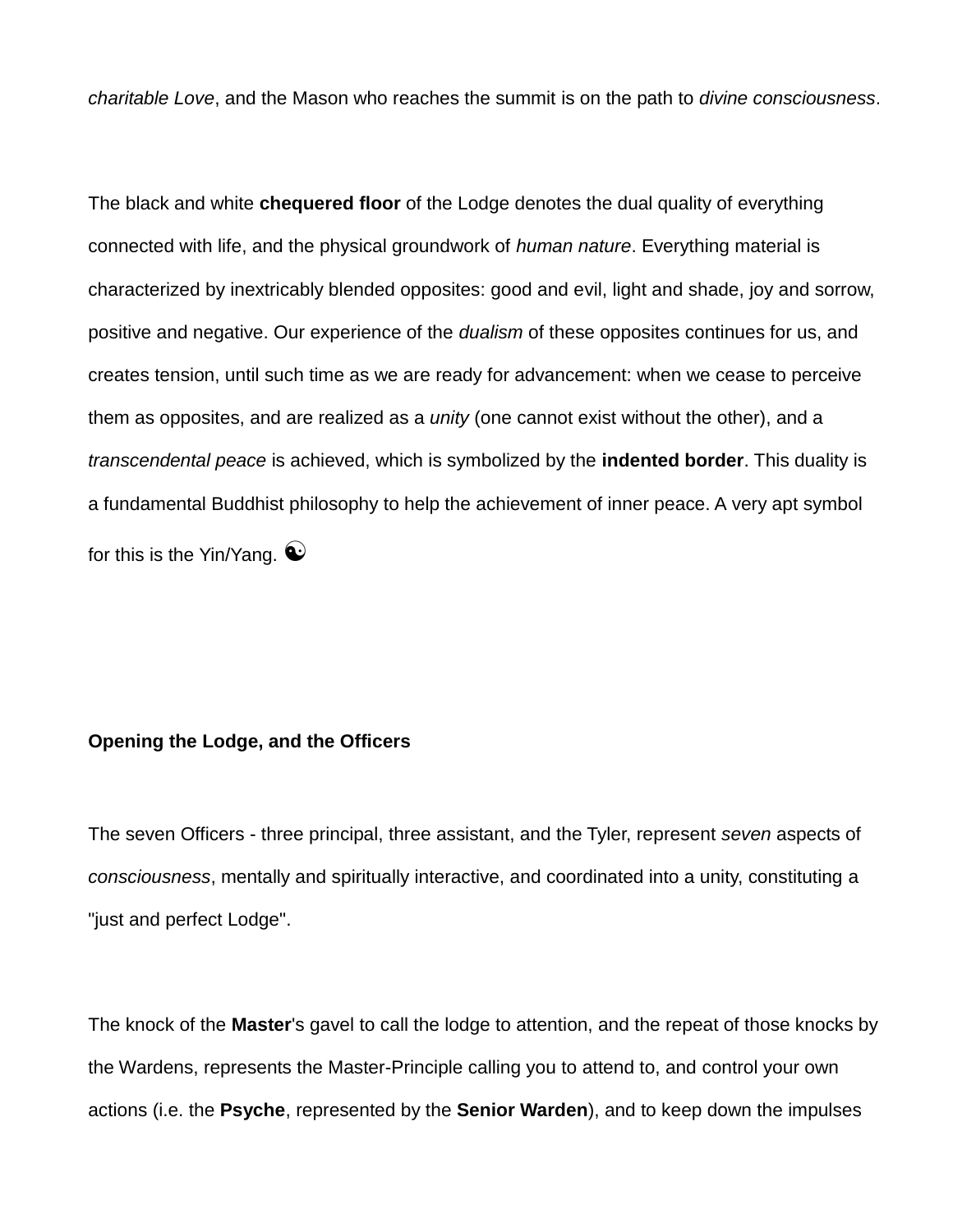of his lower nature (i.e. the **Intellect**, responded to by the **Junior Warden**).

The **Senior Deacon**, carrying the messages and commands of the Master to the Senior Warden, is the link between Spirit and Psyche.

The **Junior Deacon**, carrying the messages and commands of the Master from the Senior to the Junior Warden, is the link between the Psyche and the Mind.

The **Tyler** is the *outer sense*, the link with the outside world, and keeps out unwanted influences.

The **Inner Guard** is the *inner sense*, the link between the mind and the outer sense-nature, and evaluates incoming influences.

Based on what I have just told you, I hope that, next time you go through the opening of the Lodge, you will see it as more than just a mechanical ritual, that you will understand how this should be affecting you, and use it to prepare yourself for spiritual advancement.

# **Summary**

Summing up this examination of the Ceremony, we see its purpose as follows.

The Ceremony of our first degree is a comprehensive portrayal of the entrance of all men into, first, physical life, and second, into spiritual life.

The first half of it is designed to restore to Light (in the spiritual sense) a Candidate who seeks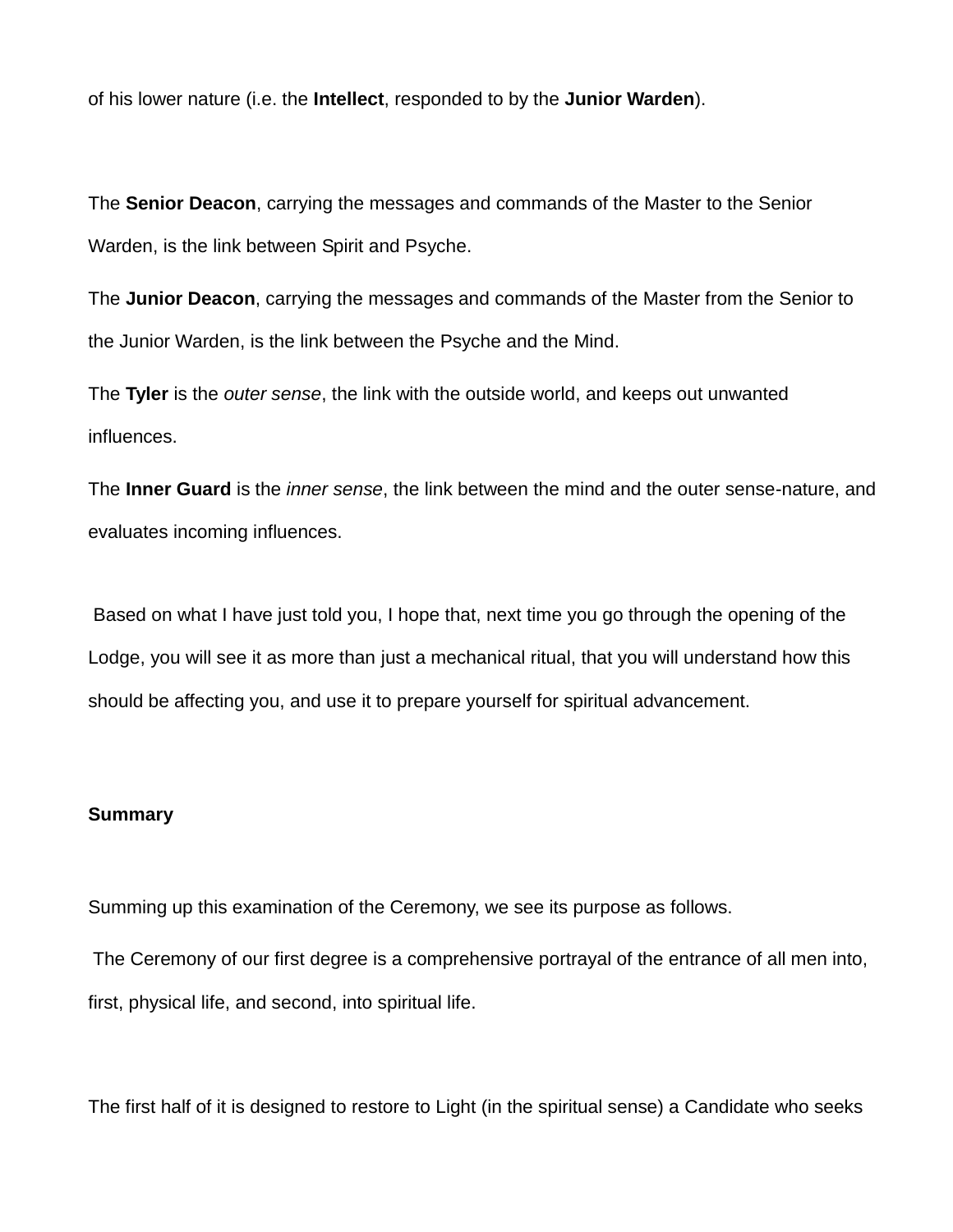Light from his heart, and comes prepared in mind and person to receive it.

The second half of it is meant to teach him, having been brought to that Light, how to retain it and increase it, so that he may never relapse into his former darkness.

The Apprentice stage of Masonry is, therefore, one of purification, education and self-control, which every Brother must *work out*, and *live out*, for himself, *in his own way*. There is no Lodge instruction book for this. No amount of book knowledge, or instruction from others, can teach him what can be learned only from his own experience and effort.

Progress in this journey requires *humility*, and trying to *not* look at matters of the *inner life* with the same eyes as those of the outer life. One cannot apply "common sense" to the use of a sense which, in the present state of human evolution, is far from common. Spiritual things must be *spiritually discerned*, and *not* from the standpoint of unenlightened opinion and non-spiritual perception.

# To quote William L Wilmhurst:

"*He who enters the Lodge in quest of Light should leave all his previous learning behind him*  with his garments and loose the shoes of personal opinion from off his feet. He should think of *himself as a child, and as being taken into a world of new sights and sounds, and where new ideas and even a different logic obtain from those with which he has previously been familiar, and where he must begin to recast his ideas and his life. If it will not, he will but continue to darken his own light, and the Craft can teach him nothing of value, whatever titular rank he may attain in it."*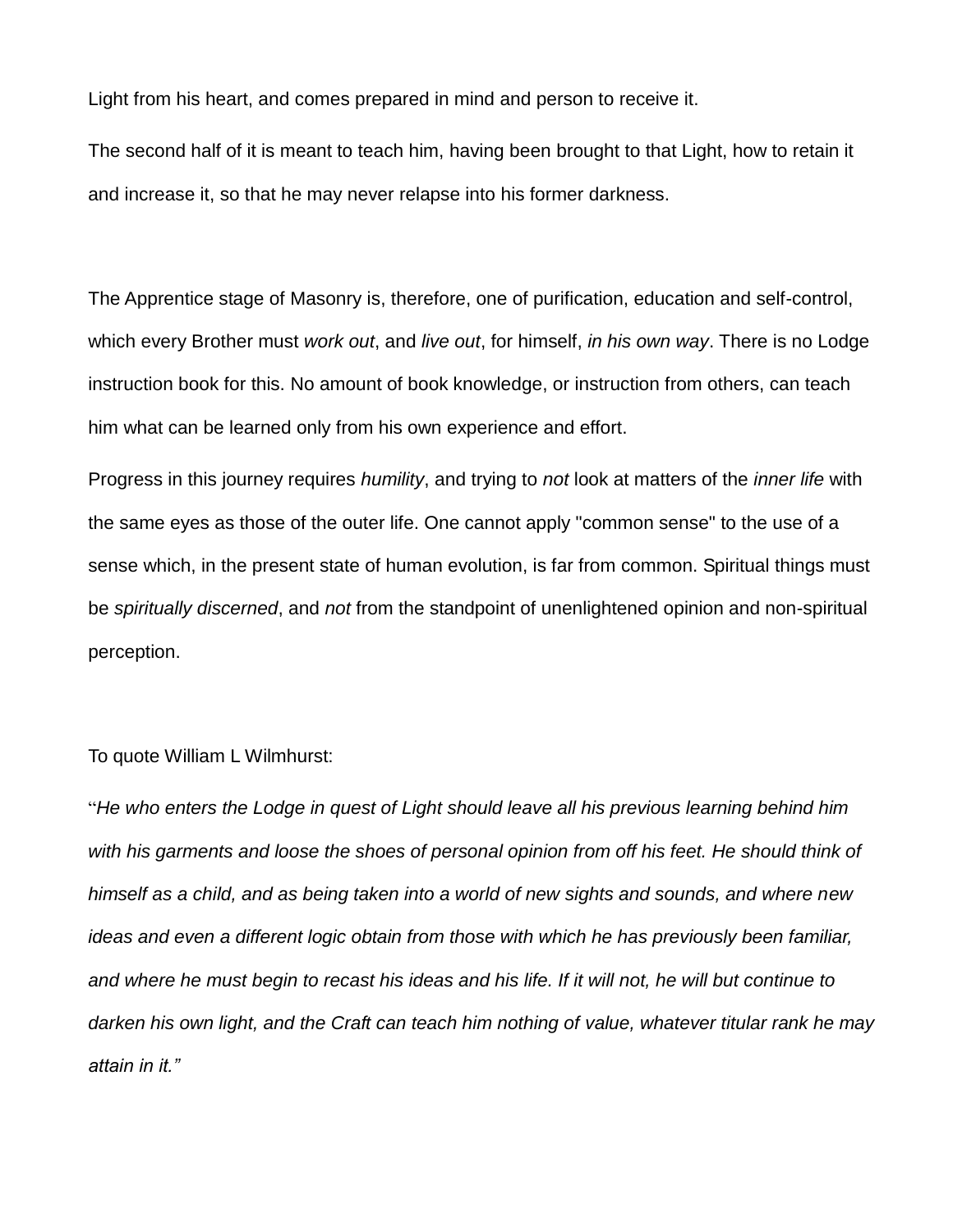Hopefully, you will view this ritual, from now on, with a different perspective, and use this as a way of attaining spiritual growth. How do you do that? That's mainly up to you. If you are religious, you can apply your religion's principles to parts of the ritual. It's all up to you - that is the secret.

Brethren, this paper only scratches the surface. I'll leave it to you to go and discover more.

# **About this paper**

The creation of this paper has been inspired by the works of William L Wilmhurst, J S M Ward, Manley P Hall, Albert Pike, William Hutchinson, Albert G Mackey, A E Waite, George Steinmetz, and C W Leadbeater, all of whom have stated similar views. Most of this paper has been based on the work by William Wilmhurst.

Other educational articles can be read in the newsletters of Kilwinning Lodge:

http://torontofreemasons.com/